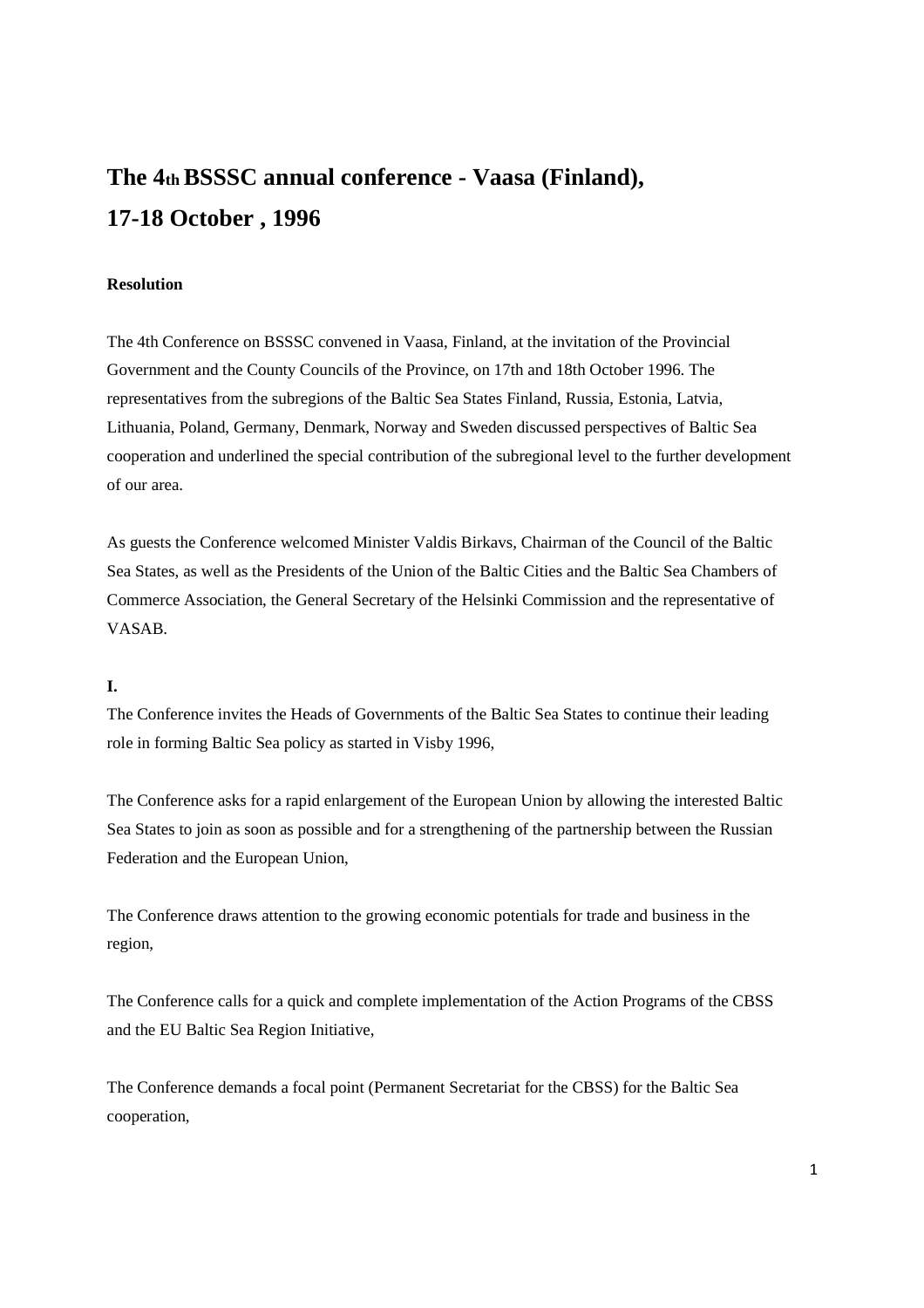The Conference encourages the subregions of the Baltic Sea region to continue their over 300 cooperation projects, serving as the practical foundation of the Baltic Sea co-operation.

The new dynamics of the Baltic Sea co-operation, generated by the results of the Baltic Sea Summit in Visby, the Baltic Sea Region Initiative of the Commission and the Action Programs of the Council of the Baltic Sea States mark a new stage of the Baltic Sea policy. It gives the co-operation in our area a new and challenging perspective. It enables the Baltic Sea region to play an active role in furthering a peaceful and stable development in a region embracing EU member and non-member states. It will add to the competitiveness of our area with other regions inside and outside of Europe.

With the results of Visby and Kalmar, the Heads of Governments, the EU Commission and the Foreign Ministers have mutually established an overall framework of priorities for the development of the Baltic Sea region for the first time. These guidelines for activities call on all actors in our area to reconsider their efforts and to concentrate on specific priorities.

The Conference agrees with the objectives laid down in these guidelines, emphasising the efforts on five priorities:

To further democracy and to stable political development by strengthening the people-to-people approach,

To improve the conditions for economic co-operation,

To demand a stronger commitment for environmental protection,

To improve the conditions for civic security and combating organized crime,

To ask for a better coordination of the initiatives of the various Baltic Sea organizations.

The Conference welcomes the special role these guidelines attribute to the subregional level in the further development of the region.

# **II.**

The Baltic Sea subregions consider as one of the major tasks in the future to realize on the subregional level the objectives set down in the Action Programs of the CBSS and the Baltic Sea Region Initiative of the EU.

Together with the local authorities and the chambers of commerce the subregions have played an indispensable role in developing Baltic Sea co-operation, and this will continue.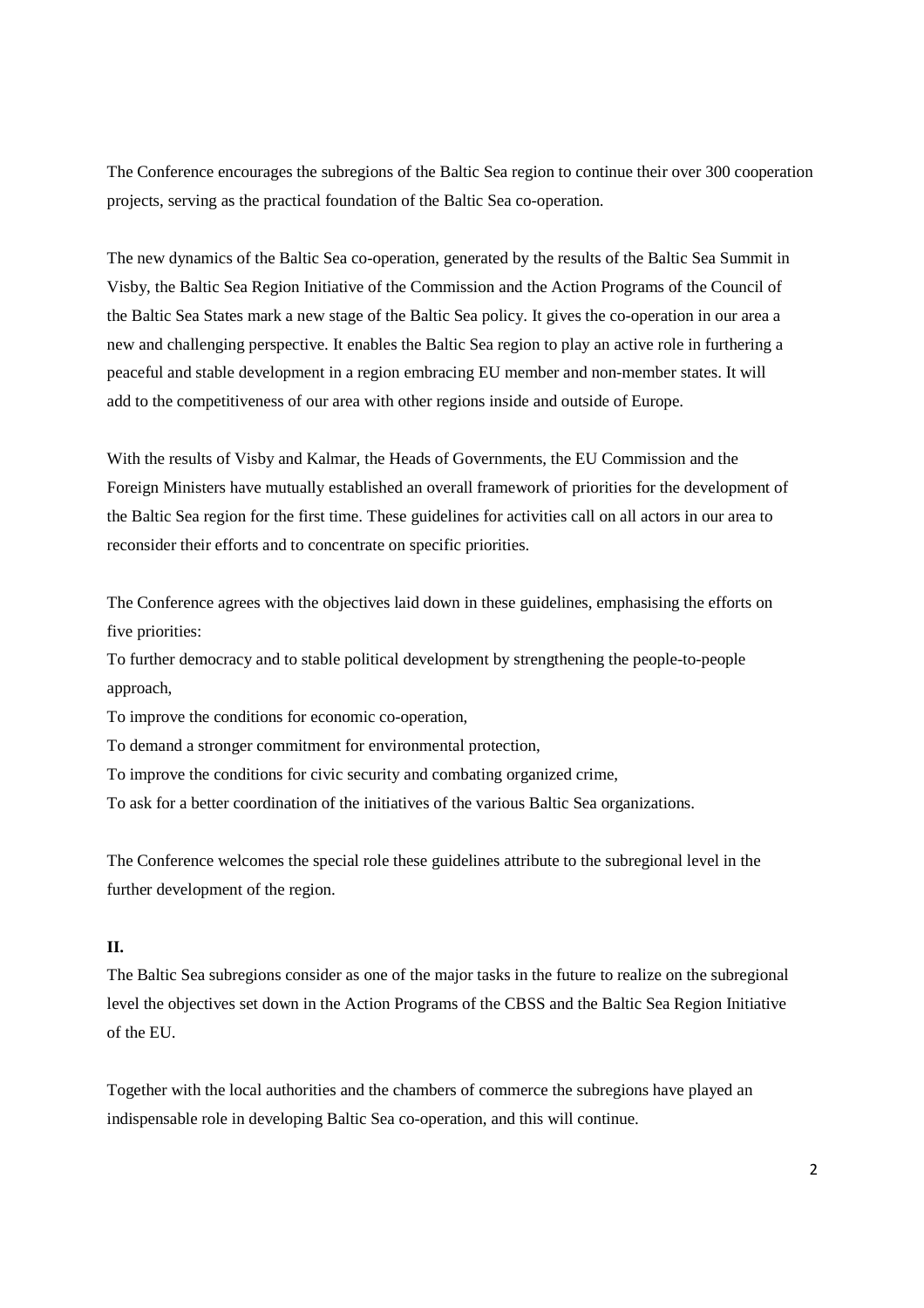To date, the four Conferences on BSSSC have taken up in their working group sessions issues such as: Small and medium-sized industries, trade, transport and infrastructure, energy, ecology, youth policy, education and vocational training as well as the flow of information. They improved conditions for region-building, networking and strengthening regional co-operation.

In order to contribute successfully to the further development of the Baltic Sea region, the Conference calls on all subregions to organize their initiatives according to the following principles:

The subregional co-operation in the Baltic Sea region is putting life into the people-to-people approach,

The subregional co-operation will increasingly include multinational projects,

The subregional co-operation will concentrate on issues in their range of competences, especially on democracy, region-building and public administration, civic security, regional and local economic development, especially small and medium-sized enterprises, infrastructure, transport, energy, spatial planning on a regional level, environment, social services and public health, education/vocational training, culture, youth policy and flow of information,

The subregional co-operation will actively participate in the implementation process of the Action Programs of Kalmar and the Baltic Sea Region Initiative of the EU. For this purpose a working group will be nominated to prepare a report on how the Baltic Sea subregions will fulfill this obligation. This report will be submitted to the Council of the Baltic Sea States.

# **III.**

A continuing improvement of political and economical co-operation in the Baltic Sea region will lead to increasing activities and networks on the subregional level.

In this regard, the Conference appreciates the fact that the Council of the Baltic Sea States, as the umbrella organization and co-coordinator for the Baltic Sea co-operation, is strengthened by the Summit of Visby. It draws the attention to the need to better co-ordinate the working groups of the CBSS and the conferences on the ministerial level to avoid double work. It asks for a sensible connection between the coordination tasks of the CBSS and the intended Baltic Coordination Committee by the EU Commission to avoid the organization of double and competitive instruments.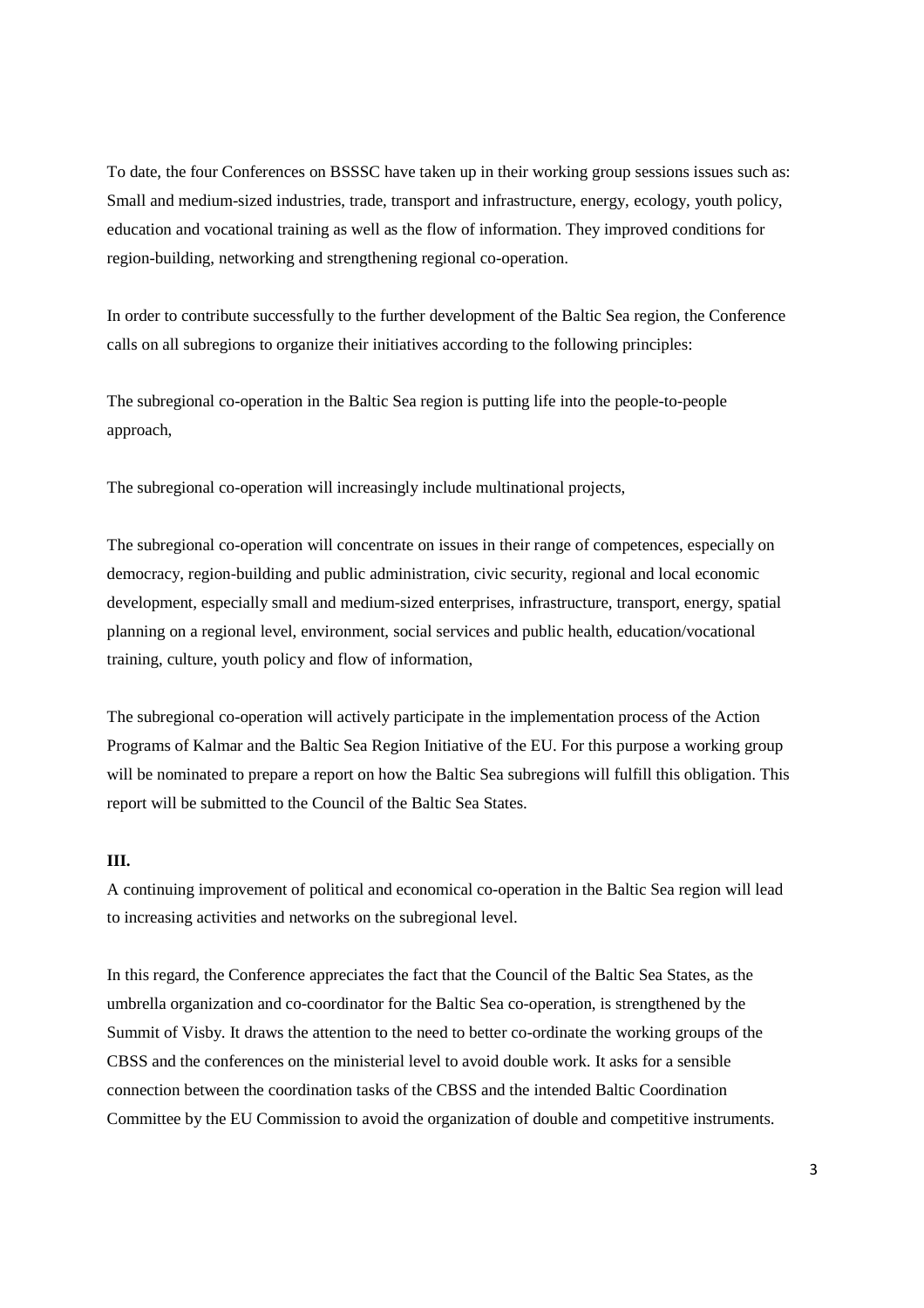The Conference agrees with the Visby Summit request to the Swedish Prime Minister to improve the coordination of activities in our area. It offers its support as far as the subregional level is concerned. It welcomes the new practical commitment of the governments of the Baltic Sea states to provide additional funds. It reminds the national actors in the area that the co-operation on the subregional level depends on the national support.

It draws the attention to ongoing reforms and the decentralization on the regional level in several Baltic Sea states. Strong and democratically legitimized subregional bodies and effective support from the national level are indispensable for a successful region-building and are a precondition to the European integration process.

## **IV.**

The Conference had a fruitful dialogue with the representatives of the EU Commission about

experiences and perspectives of the EU Programs applicable to the Baltic Sea region. The need to co-ordinate already existing programs and financial means was emphasized.

In this dialogue it was stressed that more attention is needed for simplifying the required procedures, especially reducing bureaucracy and processing time from the moment of selecting projects by steering committees to their approval by the European Commission and signing of a financial memorandum.

The Conference demands from the European Commission a flexible programme for the Baltic Sea region with easy and unbureaucratic access on equal terms for all subregions in EU member and nonmember states.

The Baltic Sea subregions, represented by the Conference, are ready to act as the regional partner with the European Commission in drafting such a programme.

The proceedings of the Second Session of the 4th Conference on BSSSC will be made available in a separate document.

For the first time a "Partner Searching Forum '96" to discuss co-operation projects of joint interests between subregions was organized at the Conference. At the Forum 35 subregions prepared and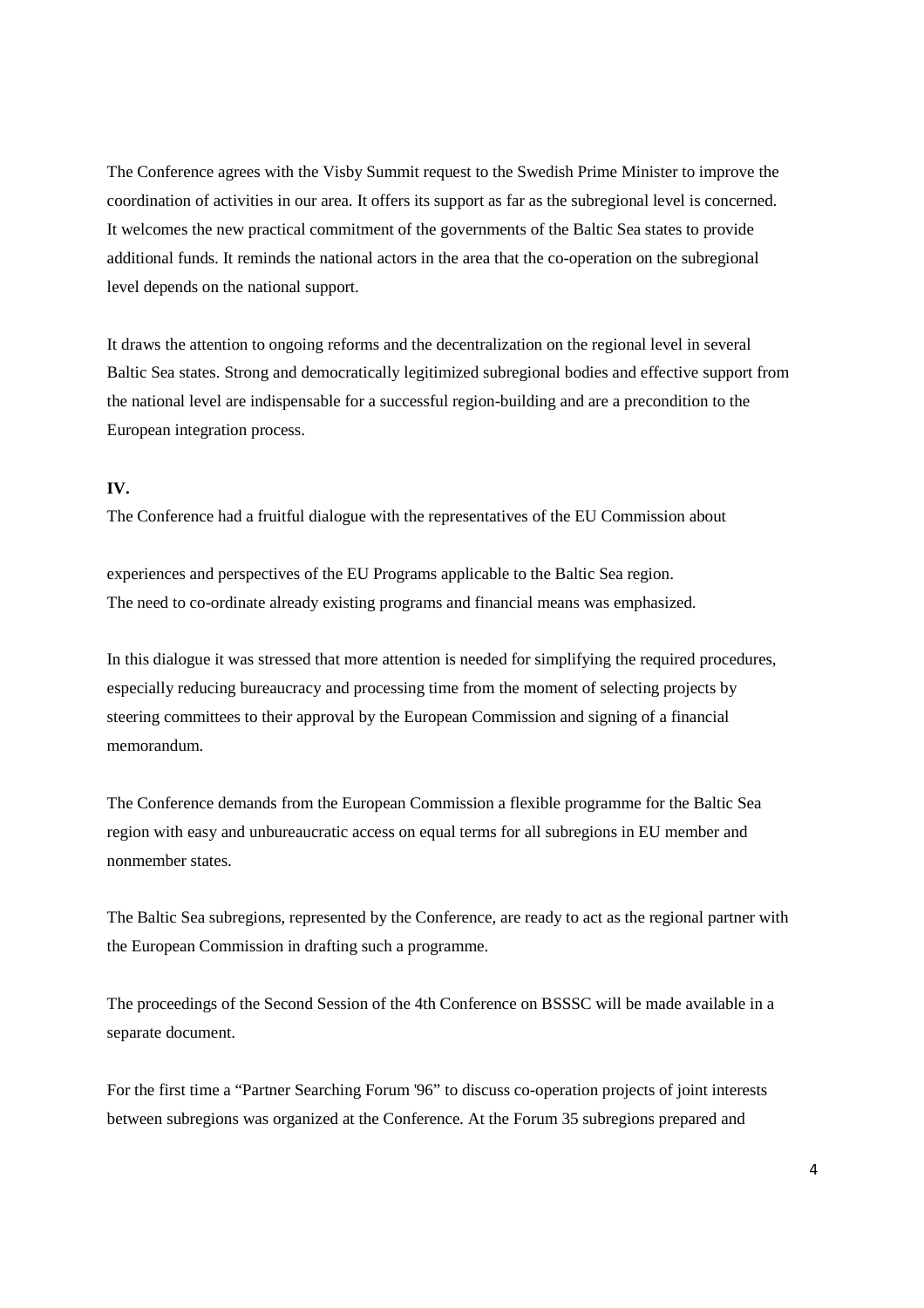searched for co-operation projects. Approximately 150 appointments took place during two days. The very successful "Partner Search Forum" will be continued at the Conference.

The discussions and results of the workshops "Information flow in the Baltic Sea Regions", "Youth Co-operation in the Baltic Sea" and "Energy and Sustainable Development" are attached.

# **V.**

The Working Group has asked the Speaker to establish a Secretariat in close co-operation with the Baltic Sea subregions. The Speaker should have easy access to the Secretariat and it will therefore be started in Kiel, Schleswig-Holstein.

The Working Group proposes that Mr. Gerd Walter continues as Speaker for one more year, followed by Mr. Knud Andersen at the next Conference.

On the invitation of Mr. Henryk Wojciechowski, Governor of Gdansk, the 5th Conference on BSSSC will be held in Gdansk, Poland. In 1998 the Conference will take place in Denmark.

The Conference expresses its thanks and gratitude to the organizers of the 4th Conference in Vaasa, Finland.

# **Workshop I -Information Flow and Communication in the Baltic Sea Region**

The Workshop recognizes the tremendous growth in the number of different regional activities and organizations involved in the Baltic Sea Co-operation. The main issue in the Workshop was to discuss and outline systematic and efficient forms of co-operation regarding communication and information flow in the Baltic Sea region. Issues of particular interest were information sources and distributions possibilities regarding various project information, past-project experiences, potential partnerships, newsletters, events calendars and EU.

The Workshop demands coordination for the information in the form of one open information system for gathering and distributing data and knowledge about operations concerning the Baltic Sea cooperation.

The Workshop agrees on the following framework of action:

The Workshop welcomes and strongly supports the formation of the Baltic Sea Alliance between state,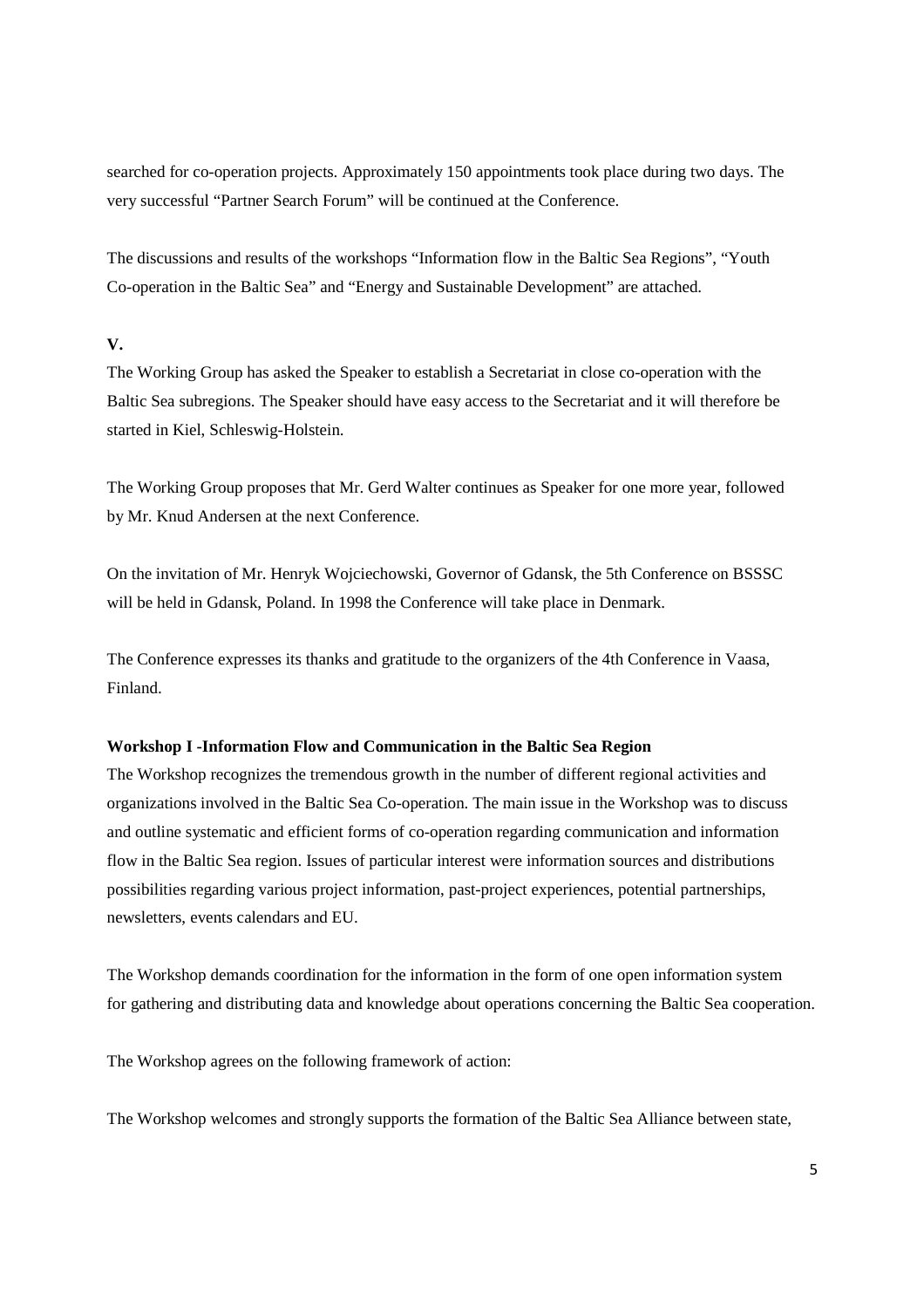local and regional actors in order to establish a distributing data and knowledge about operations concerning the Baltic Sea Co-operation information flow in the form of one open joint information system.

The primary partners in the Baltic Sea Alliance, i.e. the Baltic Sea States Subregional Co-operation (BSSSC), the Union of the Baltic Cities (UBC), the Baltic Sea Chambers of Commerce Association (BCCA) with the assistance of the Baltic Institute of Finland (BIF), are responsible for joining forces in creating a World Wide Web-based system, which will be open to all users in the region. The experiences from the Baltic Sea Directory initiative will form the base for this new enlarged system, through which all interested organizations can receive and deliver information as well as inform others about their activities.

The Workshop calls for close co-operation between the Baltic Sea Alliance and all other organizations and offices involved in the Baltic Sea Co-operation. Contributions in form of data and mutual exchange of information are essential for the success of the database.

The Baltic Sea Alliance will contact all Conference participants and other relevant organizations and offices with further information about the progress of the system. All conference participants and their partners are welcome to deliver information about their projects and events to this system. A number of follow-up sessions will be organized in the future by the Baltic Sea Alliance.

The Workshop discussed and welcomed presented initiatives which aimed at facilitating the information flow in the region. Very informative and insightful presentations were given by the European Commission DG XIII, the Digital Media Institute, the CBSS-CSO, the BSSSC, the BCCA, the Hanse Office, the ECAT Kaliningrad and the Baltic Tourism Commission. Also, co-operation and information exchange with the Gdansk Cultural Centre is welcomed as well as the suggestion from the Pro Baltica Forum to seek Nordic financing for internet training. Problems in communication flow presented by the Latvian delegation will be taken into consideration.

The Workshop encourages the representatives of the presented issues to take contact with the Baltic Sea Alliance so that their contributions can complement the information system in an appropriate and functional way.

The Workshop draws attention to the importance of arranging different fora in the regions for the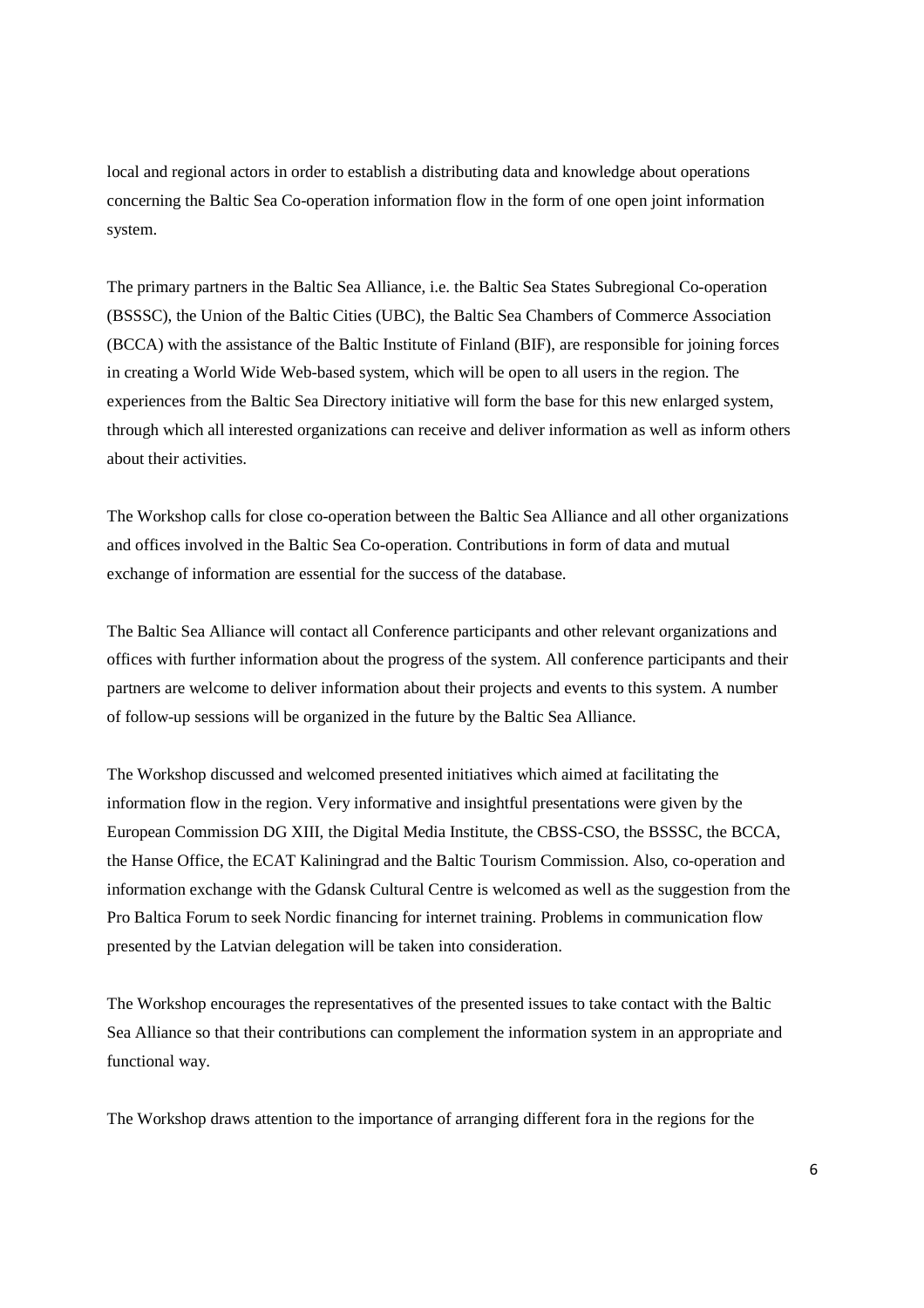exchange of experiences in the Baltic Sea co-operation and project implementation.

The Workshop notes that the political and media interests towards the Baltic Sea region issues have increased considerably in the past years. Joint subregional approaches will be necessary to promote the Baltic Sea region within both European and global framework.

#### **Workshop II -Youth Co-operation in the Baltic Sea**

The participants of the youth Workshop welcome the decision of the BSSSC to include NGOs in the deliberations and express the desire that this be continued in the future. The Workshop notes that different governmental and non-governmental organizations and structures are already working towards the goal of promoting co-operation in the areas of youth policy, youth and information exchange. The larger supranational structures are on the one hand the Baltic Youth Forum, the Baltic Youth Office in Kiel and the Nordic Youth Committee and on the other hand the BSSSC-Conference and the Union of the Baltic Cities, which also deal with youth questions.

The Workshop stresses the necessity of and supports the initiative of the Nordic Youth Committee to intensify and to introduce new elements in the co-operation and coordination of youth policy and action programs on the basis of structures already existing in the Baltic Sea region by bringing together NGOs and public administrations in the field of subregional youth co-operation.

The Workshop agreed that intensified co-operation is necessary in the fields of Baltic Youth Policy, in improving the flow of youth information on financing, in promoting youth mobility and participation of marginalized youth and hereby using the already existing structures of the Baltic Youth Office and of NGOs and public administrations as equal partners to implement this process.

The Workshop agreed on the following project in order to strengthen the co-operation and coordination of youth policy in the Baltic Sea region:

The Workshop agreed on the proposal of the Nordic Youth Committee to organize a Conference on Baltic Sea Youth Co-operation in Helsinki in May 1997. The target group for the Helsinki Conference is national and regional youth councils as well as public youth administrations and youth work on national and subregional level.

The aim for the Conference on Baltic Sea Youth Co-operation in Helsinki in May 1997 is to reach a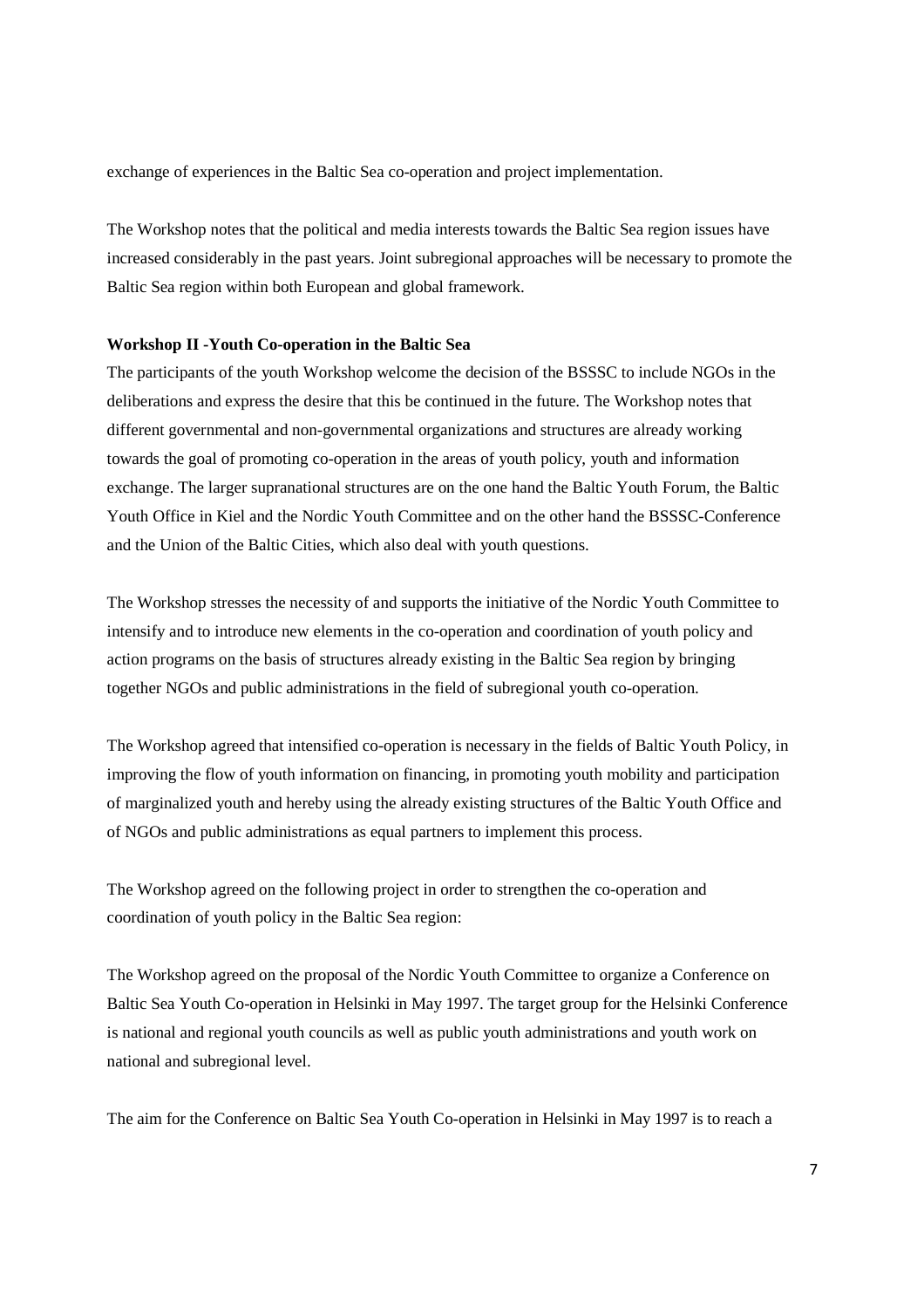declaration and action plan between national and regional NGOs and public administrations to support a common youth strategy for co-operation in the Baltic Sea region.

The Workshop asked the Nordic Youth Committee to set up a preparatory body and to prepare a draft action plan for the Conference on Baltic Sea Youth Co-operation in Helsinki, May 1997.

The Workshop discussed setting up a Baltic Sea Secretariat for Youth co-operation and stressed the need to make a decision on this topic at the Conference in May 1997 in Helsinki.

The Workshop supports:

The initiative to look for financing and facilities to promote local youth co-operation in the Baltic Sea region,

The suggestion that regional and national public administrations provide financing for the organization of a Youth Parliament on Environment in the Baltic Sea region on the basis of the experience from the Global Youth Action for the Environment, GYAE,

The suggestion that recourses of twin cities and twin partnership of local and regional bodies should be used in a more efficient way in order to get young people together,

The need of National Public Youth Administrations to define the common goals for youth policy cooperation in the Baltic Sea region,

All attempts to relieve visa regulations and to do away with visa fees for youth,

All initiatives to provide for reduced transportation costs for youth and youth groups in the Baltic Sea region.

The Workshop proposed and discussed numerous projects for youth exchange in the Baltic Sea region to promote people-to-people contacts. These projects will be published in an extra report which will be prepared for the Conference in May 1997 in Helsinki.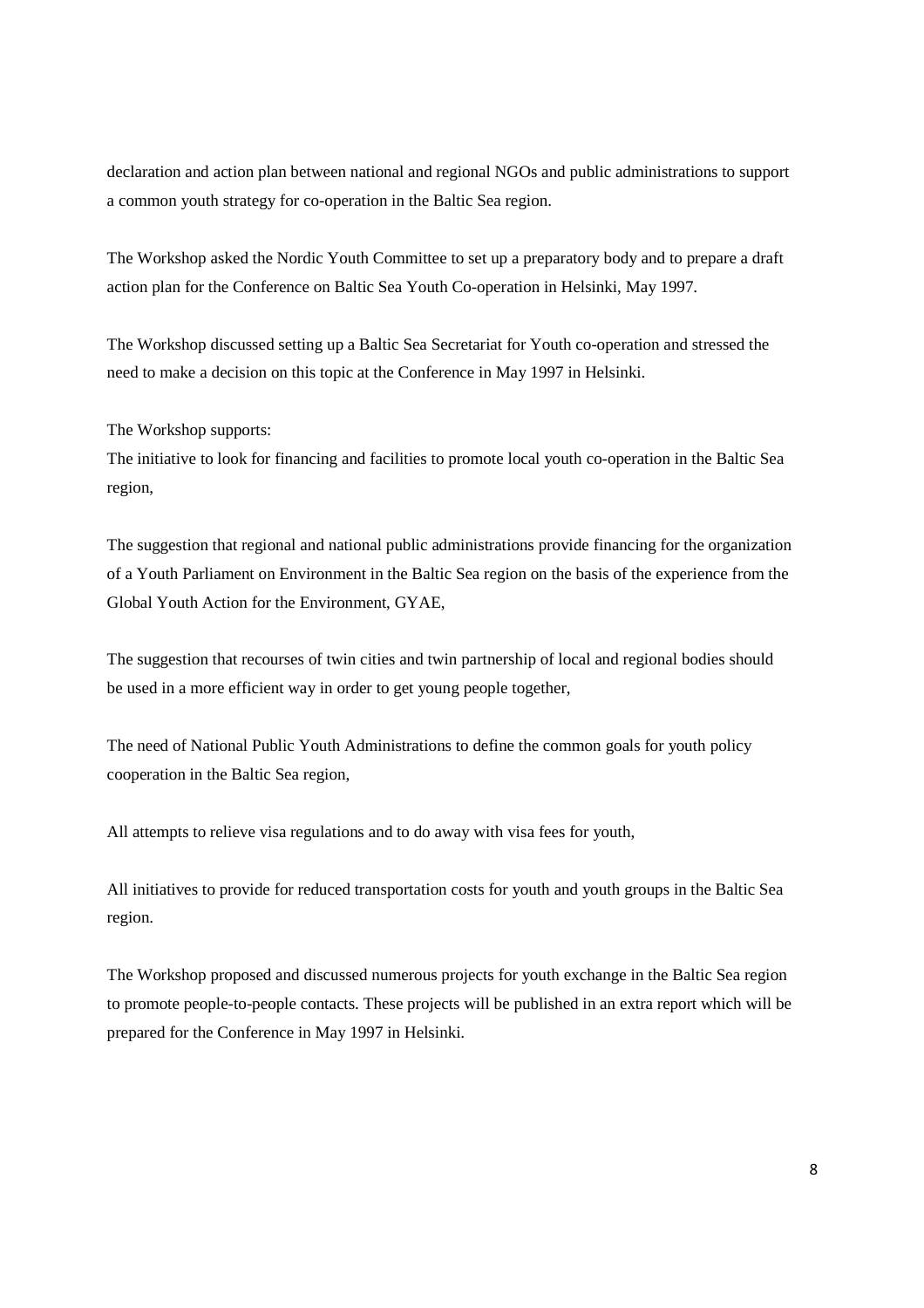The Nordic Youth Committee invites:

representatives of NGOs, National and Regional Public Youth Administrations and existing cooperation structures in the Baltic Sea region to the Conference on Baltic Sea Youth Co-operation in Helsinki in May 1997.

#### **Workshop III -Energy and Sustainable Development**

The Workshop noted with appreciation the efforts and initiatives taken by other organizations to arrest the environmental damage and enhance co-operation around energy and sustainable development in the Baltic Sea area.

The Workshop recognized, with special appreciation, national energy programs and initiatives by the European Commission to increase the use of renewable energy sources and energy efficiency. While the use of fossil fuels causes severe damage to nature and human health, the Workshop proposed that governments agree on common policies for taking the value of this damage into account when determining the price and tax on fuels.

The Workshop realized the important role of the energy sector in sustainable development. The Workshop recognized the central role research and development play in the promotion and expansion of the use of renewable energy sources, and proposed that governments fully support and make adequate resources available for identification and the development of new technologies for new sustainable and viable energy systems.

The Workshop noted the increasing possibilities and necessity for regional co-operation in the field of energy and sustainable development in the Baltic Sea area. And stressed the importance of devoting adequate financial resources to this co-operation.

The Workshop, in order to facilitate and stimulate future co-operation around energy and environmental issues, proposed the establishment of a network of regional contact persons who will act as a contact channel and provide information on potential co-operation partners in their regions. The Workshop agreed on the following priority areas in terms of future regional co-operation:

Exchange of know-how and technology related to the use of renewable energy Establishment of the network of regional contact persons